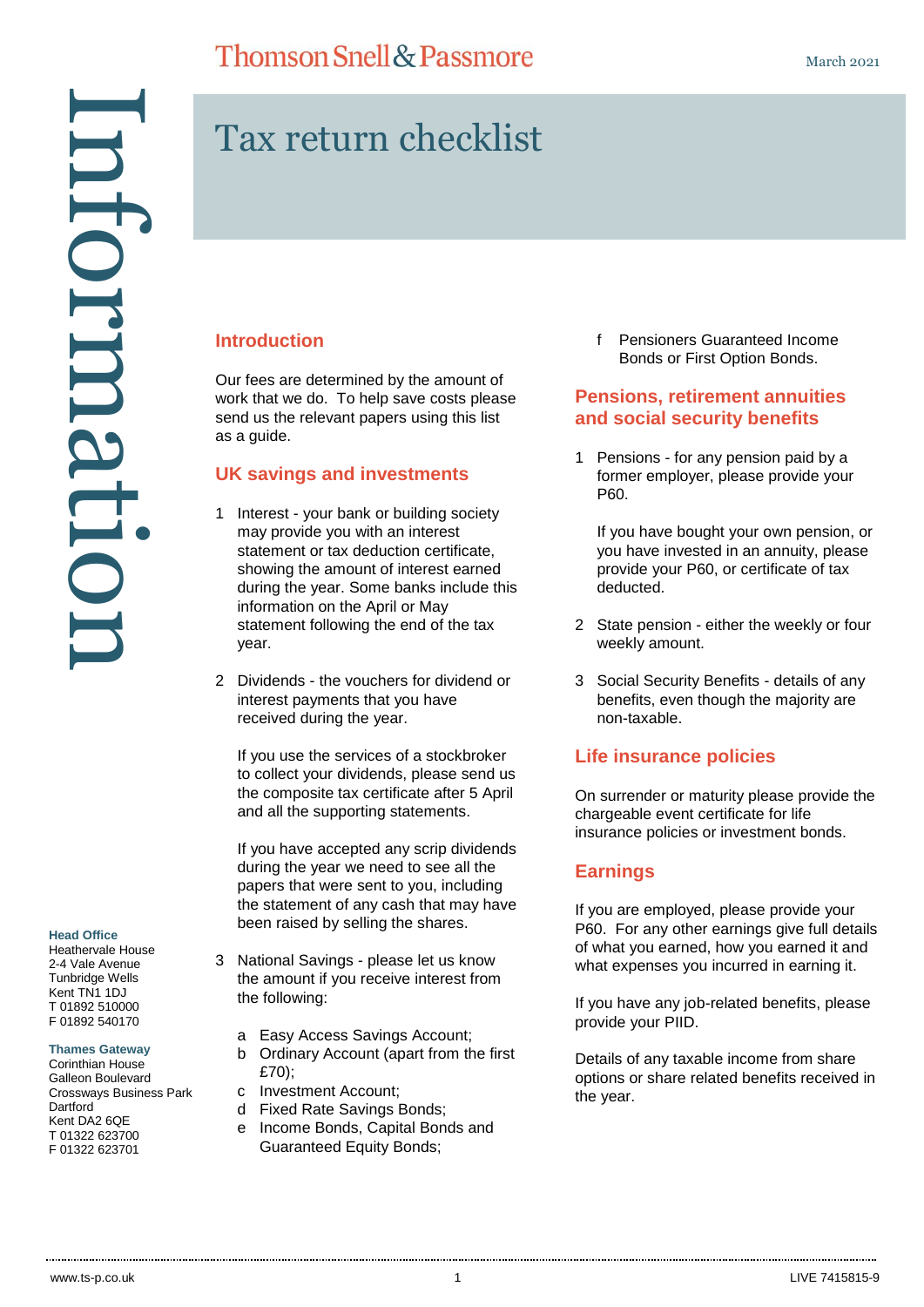## **Thomson Snell & Passmore**

## Tax return checklist

(continued)

If any of your work is undertaken outside the UK, please give details of the method of payment of your salary and/or benefits.

#### **Rental income**

Details of any rent, or other income, from land and property and related expenditure.

## **Capital gains**

Copies of your stockbrokers' contract notes, vouchers in respect of any payments received as a result of, e.g. company reorganisation or take-overs, or a copy of your stockbrokers' annual Capital Gains Tax report. For any other change (for example, if you have given assets away or received an inheritance, or sold your house) please give us the details, including the date of the change. We will tell you if we need any further information.

#### **Pre-owned assets tax charge**

This may apply if the following conditions are satisfied:

- 1 you are using land and buildings and/or a chattel belonging to someone else without paying fully for the use; and
- 2 since the 18 March 1986 you either previously owned this asset in whole or in part or provided the means directly or indirectly by which the present owner acquired the asset; and
- 3 you are not caught by the reservation of benefit rules for Inheritance Tax.

If there is a possibility you meet these conditions, please provide details so that we can investigate the position.

### **Payments and relief out of your income**

- 1 Gift Aid donations details of the payments you have made to charities and the recipients.
- 2 Pension Contributions details of any contributions to personal pension schemes (including stakeholder pension contracts).

Allowances - please ensure that we know your date of birth as you may be entitled to a higher age-related allowance. If you are married, we will need a note of your spouse's\* name, date of birth and tax reference (if known).

Please also let us know of any material change in your personal circumstances.

## **PAYE coding notices**

Please provide the notices for the relevant tax year.

#### **Student loans**

If you are liable to make repayments of these, please enclose any notification you have received from the Student Loan Company.

#### **Tax repayment**

If you would like to nominate a charity to receive all or part of any tax repayment due, please give details of the charity.